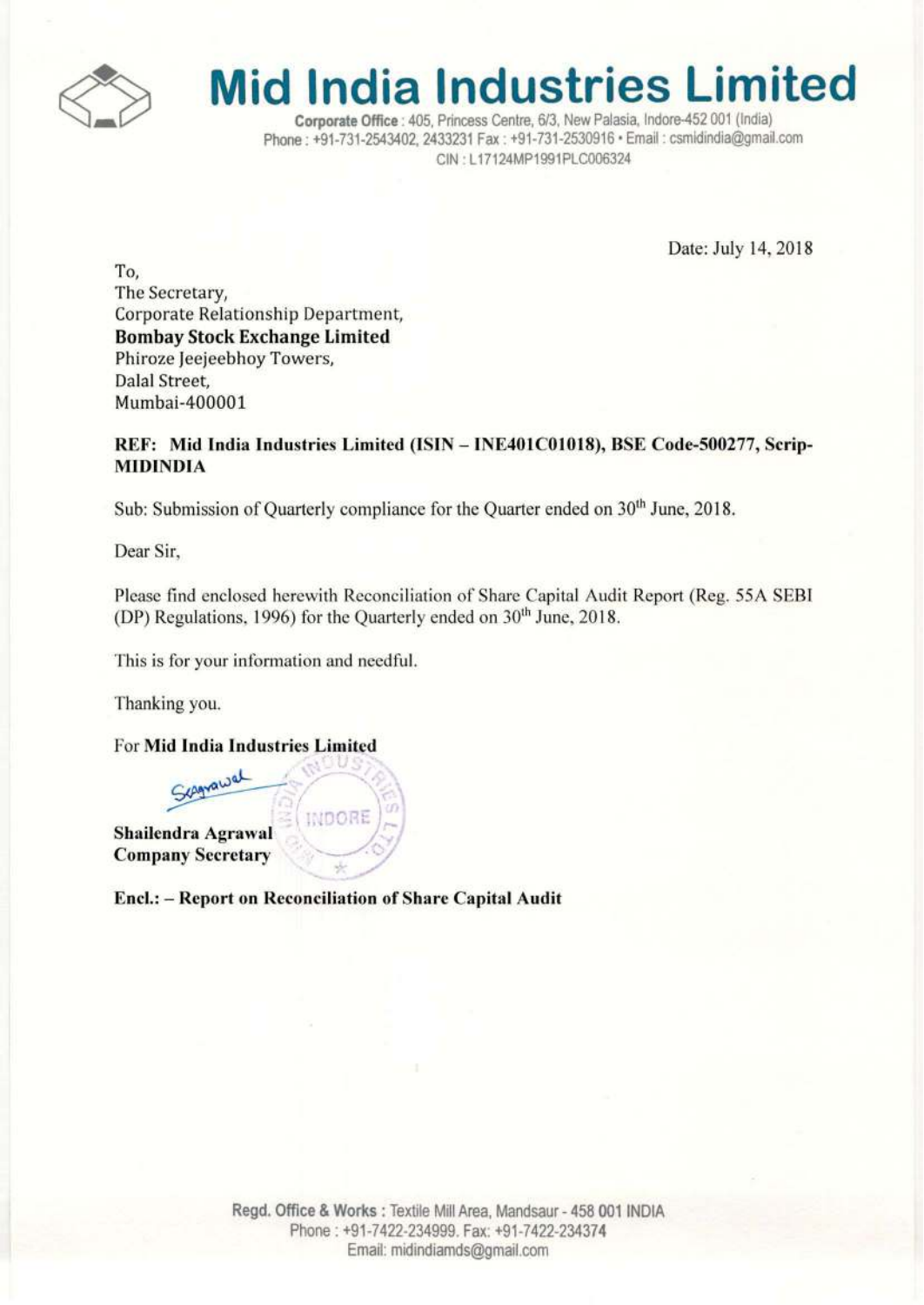



**us** 306, Sterling Arcade, 3rd Floor, *15/3,* Race Course Road,

To, The Board of Directors **MID INDIA INDUSTRIES LIMITED**  Adm Office: 405, Princess Center, *6/3,* New Palasia, Indore (M .P.) 452001

# **CERTIFICATE OF RECONCILIATION OF SHARE CAPITAL AUDIT**

We have examined all relevant Books, Registers, Forms, Documents and papers maintained by **MID INDIA INDUSTRIES LIMITED** (hereinafter referred to as 'the Company') and its Registrar & Share Transfer Agent **ANKIT CONSULTANCY PRIVATE LIMITED** having office at 60, Electronic Complex, Pardeshipura, Indore (M.P.) for the purpose of issuing Reconciliation of Share Capital Audit certificate, in accordance with Circular No. D & CC/FITTC/CIR-16/2002 dated December 31<sup>st</sup> 2002 (Amended vide Circular No. CIR/MRD/DP/30/2010 dated 06-09-2010) issued by the Securities and Exchange Board of India for the quarter ended 30<sup>th</sup> June, 2018.

In our opinion and to the best of our knowledge and according to the information and explanations given to us and based on such verification as considered necessary, we hereby certify that:

| Ť.             | For Quarter Ended                                                     | 30 <sup>th</sup> June, 2018                                                                           |  |
|----------------|-----------------------------------------------------------------------|-------------------------------------------------------------------------------------------------------|--|
| $\overline{2}$ | <b>ISIN</b>                                                           | INE401C01018                                                                                          |  |
| 3              | Script Code                                                           | BSE:- 500277                                                                                          |  |
| 4              | Face Value                                                            | Rs. 10/- each                                                                                         |  |
| 5              | Name of the Company                                                   | MID INDIA INDUSTRIES LIMITED                                                                          |  |
| 6              | Registered Office, Telephone No.                                      | Textile Mill Area, Near<br>Railway<br>Station,<br>Mandsaur- (M.P.)- 458001<br>Tel. No.: .07422-234999 |  |
| 7              | Correspondence Address, Telephone<br>No.                              | 6/3, New Palasia,<br>405, Princess Center,<br>Indore (M.P.) 452001<br>Tel. No.: .(0731) 2530916       |  |
| 8              | Email Address                                                         | csmidindia@gmail.com                                                                                  |  |
| 9              | Name of Stock Exchanges where the<br>Company's securities are listed: | Bombay Stock Exchange Ltd, Mumbai                                                                     |  |

Cont ... 2



#### **MID INDIA INDUSTRIES LIMITED**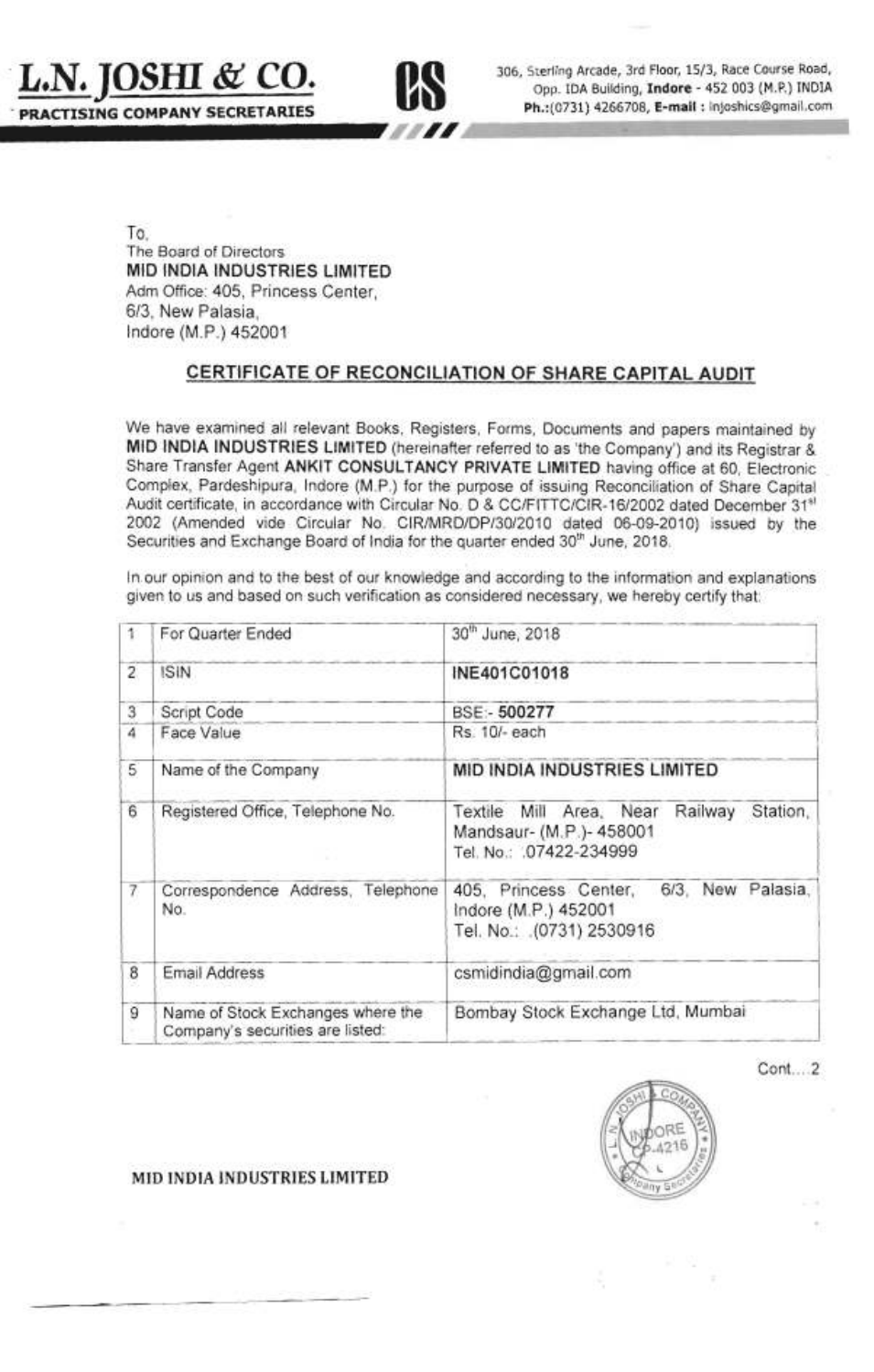| 10 | Issued Capital (in Rs.)                                     | Number of Shares | % of Total Issued<br>Capital |
|----|-------------------------------------------------------------|------------------|------------------------------|
|    | Rs. 16,30,00,000/-                                          | 6300000          | 100                          |
|    | Listed Capital (Exchange wise)<br>(As per Company's record) |                  |                              |
|    | Bombay Stock Exchange Ltd, Mumbai                           | 6300000          | 100                          |

| 16           | Reasons for difference if any, between | Nil      | Nil    |
|--------------|----------------------------------------|----------|--------|
|              | 15 Total No. of Shares (12+13+14)      | 16300000 | 100%   |
| 14.1         | Physical                               | 6260170  | 38.40% |
| $13^{\circ}$ | Held in dematerialized form in NSDL    | 5197474  | 31.89% |
|              |                                        |          |        |

| 10.   | reasons for difference if any, between<br>(10811)  | TVH. | NIL |
|-------|----------------------------------------------------|------|-----|
| (ii)  | Reasons for difference if any, between<br>(108.15) | Nii. | Νıl |
| (iii) | Reasons for difference if any, between<br>(11815)  | Nil  | Nil |

 $17$ . There is no change in share capital during the quarter ended  $30<sup>th</sup>$  June, 2018.

12 Held in dematerialized form in CDSL 4842356 29.71%

18. Register of Members is updated (yes/no) YES (maintained by R & STA) if not updated up to which date

19. Reference of previous quarter with regard to excess dematerialized shares, if any, N.A.

20. Has the Company resolved the matter mentioned in point No.19 above in the current quarter? If not reason why? N.A.

21. All the dematerialization requests received during the quarter ended 30<sup>th</sup> June, 2018 have been duly confirmed within 21 days.

22. As on the date of this certificate, there are no cases of demate request received during the quarter ended 30<sup>th</sup> June, 2018 pending for confirmation beyond 21 days.

23. Name, Telephone & Fax No. Of the Compliance officer of the Company:

Mr. Shailendra Agrawal (A25819) Company Secretary & Compliance Officer 405, Princess Center, 6/3, New Palasia, Indore (M.P.) 452001 Phone No. : 0731-2530916 E-Mail: csmidindia@gmail .com

> INDORE  $0.4916$

Contd ... 3

MID INDIA INDUSTRIES LIMITED